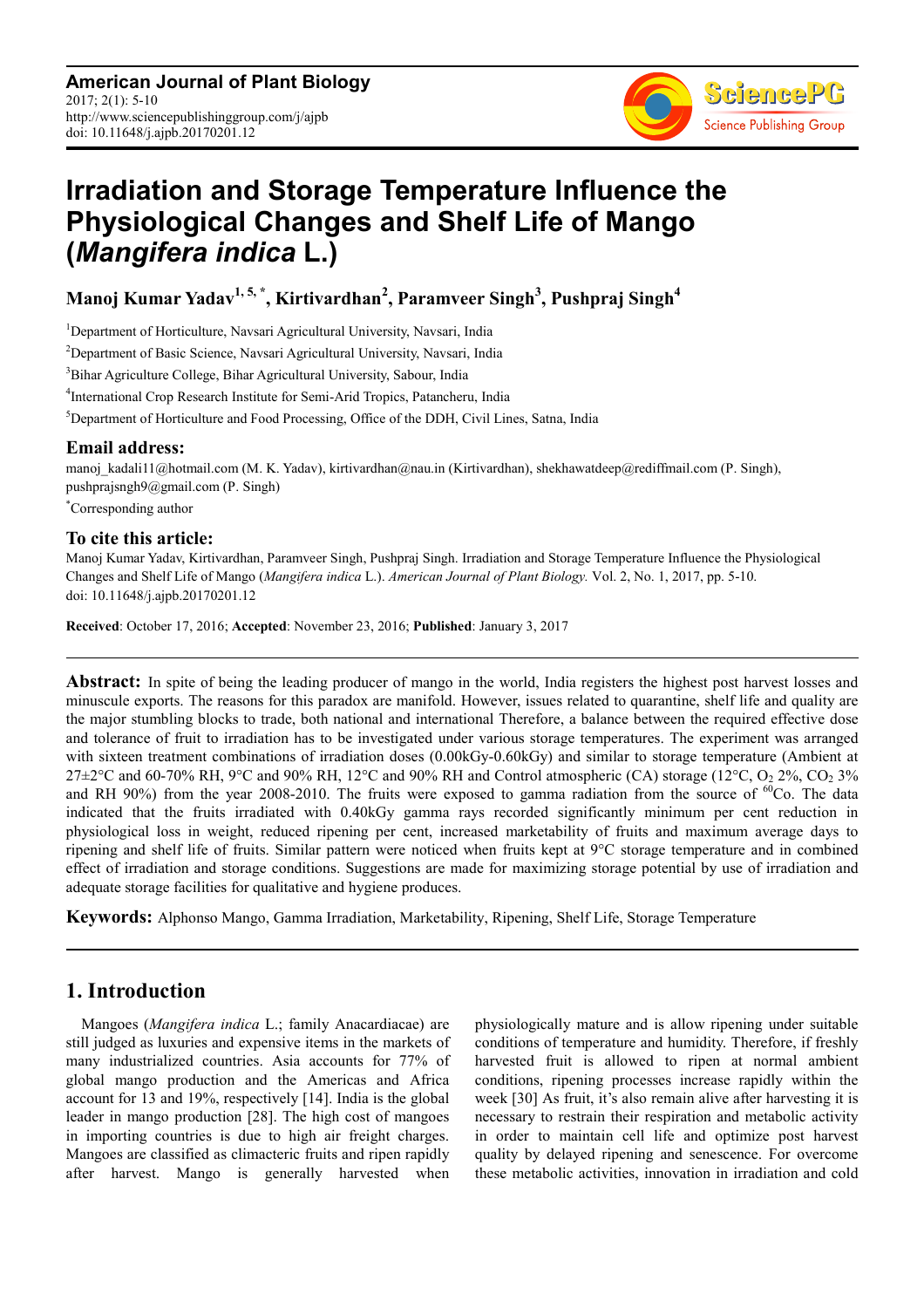storage is the new tools for the enhancement of physiological changes and health promoting components in most of climacteric fruits. Mango is susceptible to chilling injury and an optimum temperature of 12-13°C is generally recommended [7], [31]. Irradiation of fruits has been successfully shown to delay ripening in Papaya [16]. Irradiation is a physical process for the treatment of foods akin to conventional process like heating or freezing. It prevents food poisoning, reduces wastage to contamination and at the same time preserves quality [9]. In spite of being the leading producer of mango in the world, India registers the highest post harvest losses and minuscule exports. The reasons for this paradox are manifold. However, issues related to quarantine, shelf life and quality are the major stumbling blocks to trade, both national and international [30]. Therefore, a balance between the required effective dose and tolerance of fruit to irradiation has to be investigated under various storage temperatures. So, irradiation can be used in combination with low temperature for to assess the effects of different doses of gamma irradiation and storage temperature on reduction the physiological loss in weight and ripening phenomena of fruit. The loss in weight of fruits is likely to reduce the marketability and quality of fruit drastically.

# **2. Materials and Methods**

The experiment was at conducted at Department of Horticulture, Navinchandra Mafatlal College of Agriculture, Navsari agricultural University, Navsari, Gujarat from the year 2008-2010. Export grade mangoes of cv. Alphonso were harvested from University orchard. The selected mangoes from class I as per the quality parameters specified and described in "post harvest manual for mangoes" published by Agricultural Production and Export Development Authority. These fruits sorted by uniformity in size, maturity and freedom from defects. The fruits were kept in plastic crates with cushioned material and transported to cold storage of Post Harvest Technology Unit, Navsari Agricultural University, Navsari (Gujarat) India. Than after, fruits were again sorted to remove those with spotty and having bad appearance. The individual fruit weight was from 250-350g. The selected fruits wash with chlorine water and after drying fruits packed in corrugated fibre board boxes cushioned (CFB) with tissue paper. The dimension of CFB box was 370 X 275 X 90mm and gross weight of box with fruits was 3.0 kg. One box having nine fruits for each treatment and each treatment replicated thrice as per experimental design. The packed boxes kept in cold storage at 12°C for 8 hours for pre-cooling treatment. The time gap between harvesting and pre-cooling was not more than 6 hours.

#### *2.1. Irradiation Treatment*

After pre-cooling, fruits transport to irradiation treatment in air conditioned vehicle. It was carried out at Board of Radiation and Isotope Technology, Bhabha Atomic Research Centre, Mumbai (India). The fruits were exposed to gamma radiation for different doses from the source radio isotope  $60$ Co with energy 1.33MeV. There were four irradiation doses *i.e.*  $I_1$ -0.00kGy (Unirradiated),  $I_2$ -0.20kGy,  $I_3$ -0.40kGy and  $I_4$ . 0.60kGy. The time gap from pre-cooling to irradiation was not more than 9 hours. After irradiation, fruits immediately transported to cold storage of university in air conditioned vehicle.

#### *2.2. Storage Conditions*

The boxes were kept in cold storage at different temperature as per storage temperature treatments *viz*., Ambient at 27±2°C temperature and 65±5% relative humidity  $(S_1)$ ,  $9^{\circ}$ C temperature and  $90\%$  relative humidity  $(S_2)$ , 12°C temperature and 90% relative humidity  $(S_1)$  and Control atmospheric storage at 12 $^{\circ}$ C temperature, O<sub>2</sub> 2%,  $CO<sub>2</sub>$  3% and 90% relative humidity  $(S<sub>1</sub>)$ . Post harvest biochemical changes of these fruits were studied by measuring the total soluble solids, sugars, acidity and ascorbic acid content of fruits.

#### *2.3. Measurement Protocols*

#### *2.3.1. Determination of Physiological Parameters*

#### *i. Physiological Loss in Weight (Per Cent)*

Four fruits from each treatment were weighted on first day of treatment and subsequently their weight was recorded from forth day to at six day interval up to the end of shelf life. The Physiological loss in weight was expressed in percentage and calculated as follows. PLW %= $W_1-W_2/W_1 X$ 100, Where,  $W_1$ =initial weight and  $W_2$ =final weight [27]

#### *ii. Ripening Per Cent*

Ripening was measured by the number of fruits having change in colour from greenish to yellow and soft in texture were counted from four day of storage to at six day intervals up to the eating ripeness and expressed in percentage over total number of fruits taken for study.

#### *2.3.2. Marketable Fruits Per Cent*

The number of good quality and visibly sound fruits that can be marketed were counted and expressed as percentage over the total number of fruits at prescribed interval up to 90 per cent fruits has marketability.

#### *2.3.3. Average Number of Days Taken to Ripening*

The number of days taken by mango fruits in each treatment to attain eating ripeness by more than 80 per cent fruits of treatment was considered as days taken for ripening.

#### *2.3.4. Shelf Life of Fruits*

The number of days taken in each treatment to attain the maximum eating ripeness by all the fruits was computed considering the weighted mean. Each fruit was thoroughly scrutinized for any visible symptoms of spoilage and the end of shelf life was considered when the 90 per cent fruits were over ripened.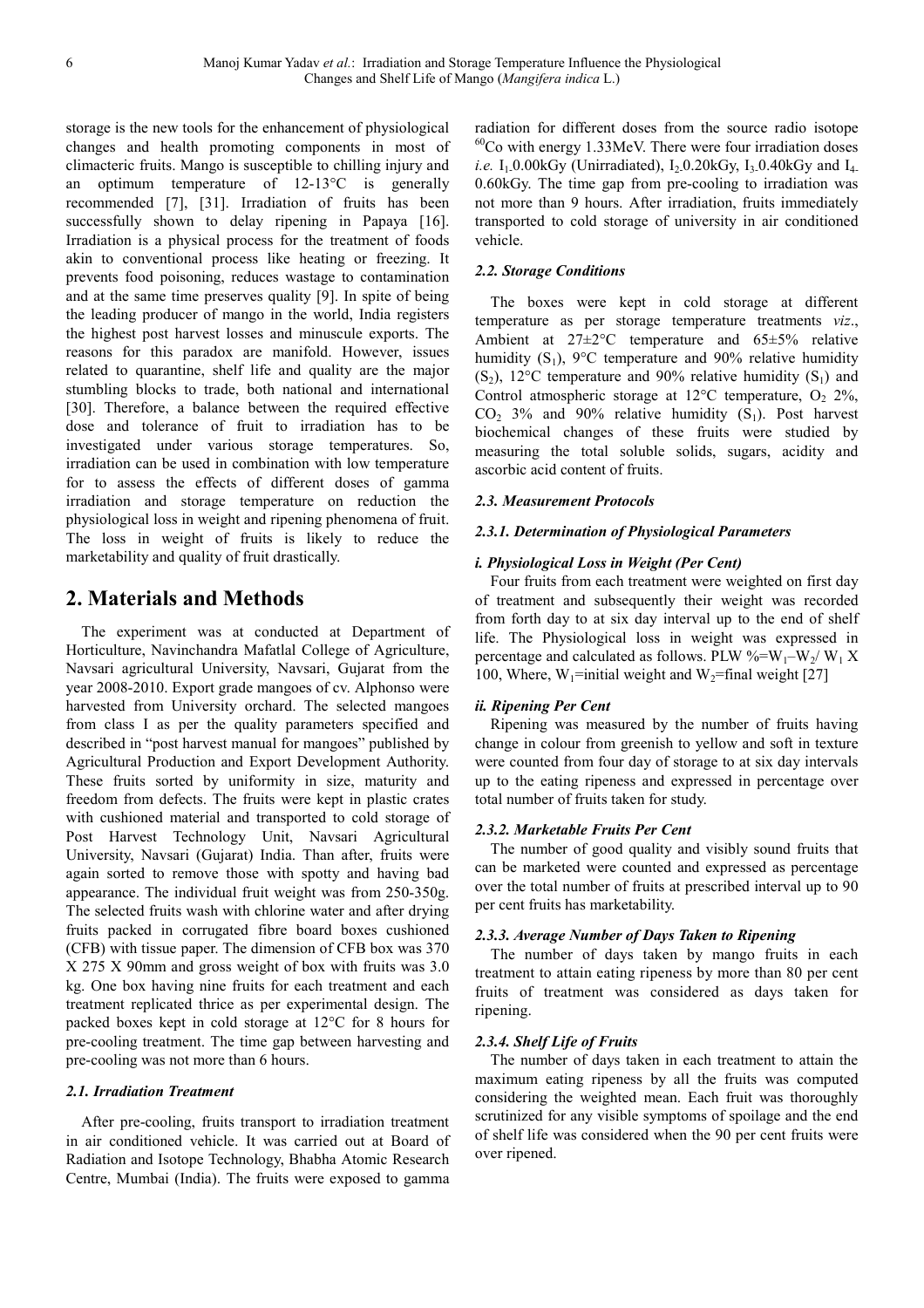#### *2.4. Statistical Analysis*

Statistically the data obtained from experiment was analyzed using ANOVA for completely randomizes deign with factorial concept. Significance differences among treatments were compared using the Fisher's analysis of variance at the 5% probability level [15]. The data were subjected to appropriate transformation (arcsine) to meet the assumptions of normality.

# **3. Results and Discussion**

#### *3.1. Physiological Loss in Weight*

The data indicated that the physiological loss in weight of fruits increased with the advancement of storage period and significantly influenced by irradiation and storage temperature. It is evident from Table 1, that the minimum reduction in physiological loss in weight was recorded in the fruits exposed with 0.40kGy irradiation and stored at 9°C  $(I_3S_2)$  *i.e.* 0.932% at 6<sup>th</sup> day, 1.780% at 12<sup>th</sup> day, 2.760% at  $18^{th}$  day, 3.480% at 24<sup>th</sup> day, 4.730% at 30<sup>th</sup> day and 5.670% at 36th day of storage. The physiological loss of weight in fruits was possibly on account of loss of moisture through transpiration and utilization of some reserve food materials in the process of respiration [12]. The irradiation significantly reduced physiological loss in weight during storage period over control which might be attributed to reduction in utilization of reserve food material in the process of respiration [18]. The delay in respiration rate as a result of irradiation is also reported by [19] in guava. Similar findings were also observed by [29], [17] [5] in mango. Lower physiological loss in weight was noted in 9°C and 12°C and in CA (12°C) storage temperature which might be due to lesser water vapour deficit compared to ambient condition and the low temperature which had slowed down the metabolic activities like respiration and transpiration [27]. The observations accordance with the results of [23] in mango; [14] in banana and [8] in guava.

*Table 1. Effect of Irradiation and storage conditions on physiological loss in weight of mango Cv. Alphonso during storage.* 

|                  |        |       |       |            |       | Physiological loss in weight (%) days after storage |       |       |            |       |        |        |        |            |       |
|------------------|--------|-------|-------|------------|-------|-----------------------------------------------------|-------|-------|------------|-------|--------|--------|--------|------------|-------|
|                  | 4      |       |       |            |       | 10                                                  |       |       |            |       | 16     |        |        |            |       |
| <b>Source</b>    |        | 12    |       |            | Mean  |                                                     |       |       |            | Mean  |        |        |        |            | Mean  |
| $S_1$            | 3.493  | 2.783 | 2.633 | 2.743      | 2.913 | 197<br>12.                                          | 7.463 | 70    | 7.243      | 8.518 | 0.000  | 10.310 | 10.820 | 11.490     | 8.150 |
| S <sub>2</sub>   | 0.853  | 0.683 | 0.473 | 0.733      | 0.686 | 2.357                                               | 1.867 | l.417 | 2.037      | .919  | 3.180  | 2.960  | 2.340  | 3.090      | 2.890 |
| $S_3$            | 0.873  | 0.753 | 0.613 | 0.837      | 0.769 | 2.557                                               | 1.990 | .640  | 2.217      | 2.108 | 3.870  | 3.090  | 2.570  | 3.370      | 3.220 |
| $S_4$            | 2.683  | 2.303 | .700  | 2.367      | 2.263 | 7.110                                               | 3.520 | 3.387 | 3.610      | 4.407 | 10.100 | 5.270  | 5.220  | 5.470      | 6.510 |
| Mean             | 1.976  | .630  | 1.355 | .670       |       | 6.055                                               | 3.710 | 3.403 | 3.777      |       | 4.290  | 5.410  | 5.250  | 5.850      |       |
| Source           |        |       |       | <b>IXS</b> |       |                                                     | S     |       | <b>IXS</b> |       |        | S      |        | <b>IXS</b> |       |
| S. Em $\pm$      | 0.0035 | 0.003 |       | 0.007      |       | 0.005                                               | 0.005 |       | 0.010      |       | 0.010  | 0.010  |        | 0.021      |       |
| $CD(P \le 0.05)$ | 0.010  | 0.010 |       | 0.020      |       | 0.015                                               | 0.015 |       | 0.030      |       | 0.031  | 0.031  |        | 0.062      |       |

| <b>Table 1. Cont.</b> |  |  |
|-----------------------|--|--|
|                       |  |  |

|                  |        |              | Physiological loss in weight (%) days after storage |            |       |       |         |       |       |       |        |       |       |            |       |
|------------------|--------|--------------|-----------------------------------------------------|------------|-------|-------|---------|-------|-------|-------|--------|-------|-------|------------|-------|
|                  | 22     |              |                                                     |            |       | 28    |         |       |       |       | 34     |       |       |            |       |
| <b>Source</b>    |        | $\mathbf{L}$ |                                                     | 14         | Mean  |       | ı,      |       |       | Mean  |        |       |       |            | Mean  |
| $S_1$            | 0.000  | 13.470       | 12.650                                              | 13.810     | 9.980 | 0.000 | 0.000   | 0.000 | 0.000 | 0.000 | 0.000  | 0.000 | 0.000 | 0.000      | 0.000 |
| S <sub>2</sub>   | 4.650  | 4.230        | 3.230                                               | 3.360      | 3.870 | 6.410 | 5.440   | 4.440 | 5.760 | 5.520 | 7.930  | 6.990 | 5.500 | 7.090      | 6.880 |
| $S_3$            | 4.420  | 4.370        | 3.430                                               | 4.420      | 4.160 | 6.940 | 5.690   | 4.610 | 5.970 | 5.800 | 0.000) | 7.230 | 5.510 | 7.520      | 5.060 |
| $S_4$            | 13.320 | 7.320        | 6.940                                               | 7.990      | 8.890 | 0.000 | 9.300   | 9.200 | 5.490 | 5.990 | 0.000  | 0.000 | 0.000 | 0.000      | 0.000 |
| Mean             | 5.600  | 7.350        | 6.850                                               | 7.100      |       | 3.340 | 5 1 1 0 | 4.560 | 4.300 |       | .980   | 3.550 | 2.750 | 3.650      |       |
| Source           |        | S            |                                                     | <b>IXS</b> |       |       | S       |       | I X S |       |        | S     |       | <b>IXS</b> |       |
| S. Em $\pm$      | 0.005  | 0.005        |                                                     | 0.010      |       | 0.005 | 0.005   |       | 0.011 |       | 0.005  | 0.005 |       | 0.010      |       |
| $CD(P \le 0.05)$ | 0.16   | 0.16         |                                                     | 0.031      |       | 0.016 | 0.016   |       | 0.033 |       | 0.015  | 0.015 |       | 0.030      |       |

Where I=irradiation, S=Storage temperature, CA=Control atmospheric storage

### *3.2. Ripening Per Cent*

The Table 2, indicated that irradiated fruits significantly delayed the ripening process over unirradiated fruits irrespective of storage condition and not fully ripen up to  $30<sup>th</sup>$ day of storage at 9°C. The fruits exposed to gamma rays (0.40kGy) and stored at 9°C and 12°C were remained unripe  $(I_3S_2$  and  $I_3S_3$ ) on 30<sup>th</sup> day of storage, the gamma rays  $\omega$  $0.40$ kGy  $(I_3)$  exposed fruits showed 50.10 and 52.00 per cent ripening, respectively at 9 $\rm{°C}$  and 12 $\rm{°C}$  (S<sub>3</sub>) storage. Rest of the treatments has high ripening or discarded due to complete of their shelf life. The unirradiated mangoes had early ripeness whereas; gamma rays exposed mangoes had a

significantly delayed ripening. The possible mechanisms that have been postulated include: a) irradiations results in decreased sensitivity to ripening action of ethylene and b) alteration in carbohydrates metabolism by regulating certain key enzymes, which interfere with production of ATP which is required for various synthetic processes during ripening [22]. Same findings noted by [26] and [6] in mango and [1] in banana. The lower and delayed ripening was noted at 9°C and 12°C and in CA (12°C) storage as compared to ambient temperature. The decrease of ripening per cent and increase in days for ripening at low temperature may be due to desirable inhibition of enzymatic activities leading reduction in the respiration and ethylene production. These results are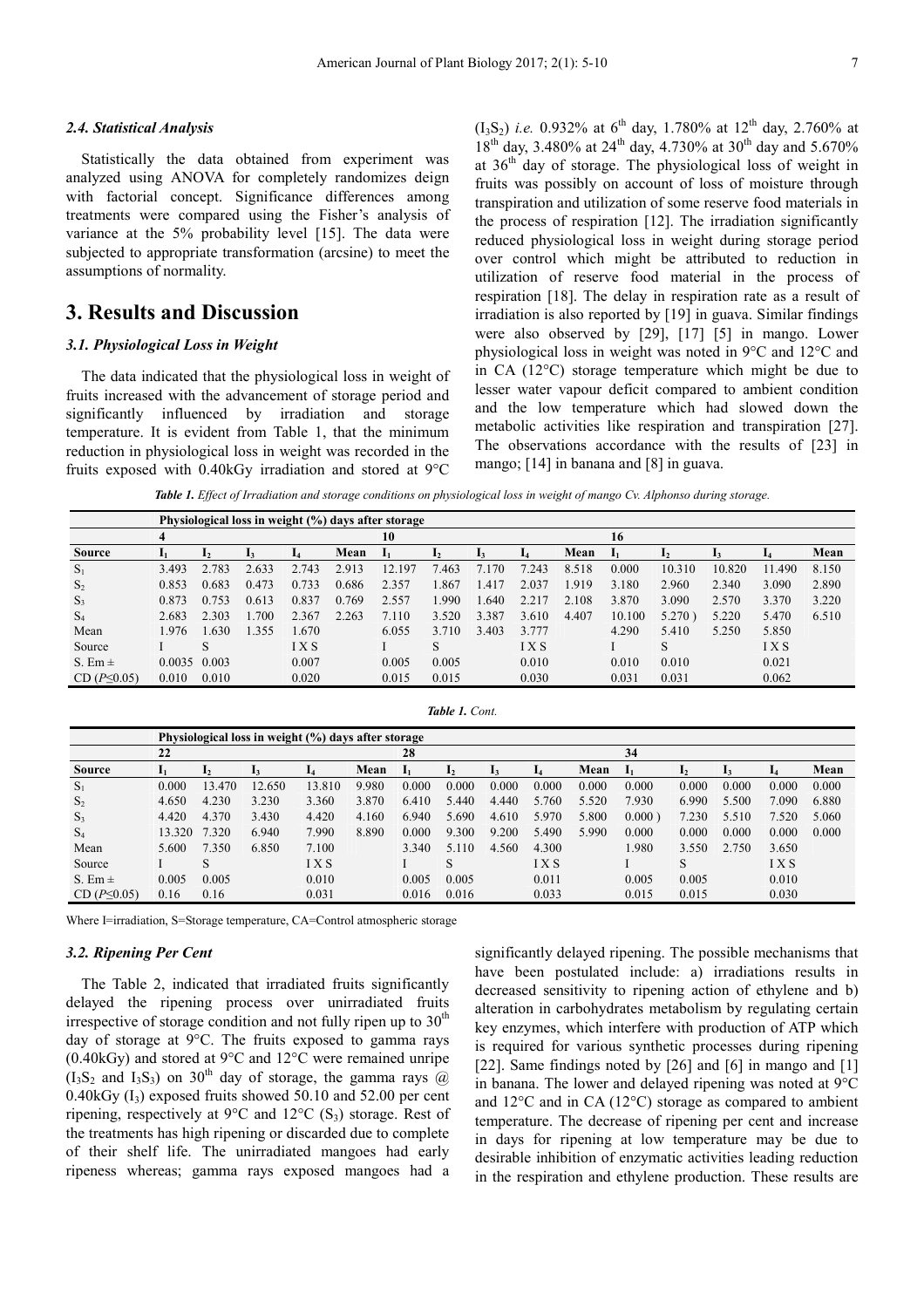supported by [11] in mango and [2] in banana. The minimum and delayed ripening in fruits due to exposed to gamma rays and stored at low temperature might be due to the joint balancing effect of irradiation and low temperature [26].

*Table 2. Effect of Irradiation and storage conditions on ripening of mango Cv. Alphonso during storage.* 

|                  | Ripening (%) days after storage |       |       |       |        |          |        |        |            |        |              |         |         |         |       |
|------------------|---------------------------------|-------|-------|-------|--------|----------|--------|--------|------------|--------|--------------|---------|---------|---------|-------|
|                  | 10                              |       |       |       |        | 16       |        |        |            |        | 22           |         |         |         |       |
| Source           |                                 | 12    | 13    | 14    | Mean   |          | 12     |        | 14         | Mean   | $\mathbf{I}$ | 12      |         |         | Mean  |
| $S_1$            | 93.88                           | 0.000 | 0.000 | 0.000 | 23.470 | $0.000*$ | 71.630 | 69.900 | 72.920     | 53.610 | $0.00*$      | $0.00*$ | $0.00*$ | $0.00*$ | 0.00  |
| S <sub>2</sub>   | 0.000                           | 0.000 | 0.000 | 0.000 | 0.000  | 0.000    | 0.000  | 0.000  | 0.000      | 0.000  | 0.00         | 0.00    | 0.00    | 0.00    | 0.00  |
| $S_3$            | 0.000                           | 0.000 | 0.000 | 0.000 | 0.000  | 0.000    | 0.000  | 0.000  | 0.000      | 0.000  | 0.00         | 0.00    | 0.00    | 0.00    | 0.00  |
| $S_4$            | 0.000                           | 0.000 | 0.000 | 0.000 | 0.000  | 0.000    | 0.000  | 0.000  | 0.000      | 0.000  | 77.15        | 69.36   | 64.94   | 73.17   | 71.15 |
| Mean             | 23.470                          | 0.000 | 0.000 | 0.000 |        | 0.000    | 17.910 | 17.470 | 18.230     |        | 19.29        | 17.34   | 16.23   | 18.29   |       |
| Source           |                                 | S     |       | IXS   |        |          | S      |        | <b>IXS</b> |        |              | S       |         | IXS     |       |
| S. Em $\pm$      | 0.005                           | 0.005 |       | 0.010 |        | 0.013    | 0.013  |        | 0.026      |        | 0.01         | 0.01    |         | 0.02    |       |
| $CD(P \le 0.05)$ | 0.014                           | 0.014 |       | 0.029 |        | 0.038    | 0.038  |        | 0.075      |        | 0.03         | 0.03    |         | 0.07    |       |

*Table 2. Cont.* 

|                  |                |         | Ripening (%) days after storage |            |       |         |         |         |            |       |
|------------------|----------------|---------|---------------------------------|------------|-------|---------|---------|---------|------------|-------|
|                  | 28             |         |                                 |            |       | 34      |         |         |            |       |
| Source           | 1 <sub>1</sub> | 12      | 13                              |            | Mean  | 11      |         |         |            | Mean  |
| $S_1$            | $0.00*$        | $0.00*$ | $0.00*$                         | $0.00*$    | 0.00  | $0.00*$ | $0.00*$ | $0.00*$ | $0.00*$    | 0.00  |
| S <sub>2</sub>   | 65.23          | 29.52   | 28.25                           | 47.08      | 42.52 | $0.00*$ | 86.06   | 84.13   | 97.76      | 66.98 |
| $S_3$            | 74.66          | 33.08   | 28.93                           | 57.90      | 48.65 | $0.00*$ | 97.01   | 96.36   | 98.10      | 72.87 |
| $S_4$            | $0.00*$        | $0.00*$ | $0.00*$                         | $0.00*$    | 0.00  | $0.00*$ | $0.00*$ | $0.00*$ | $0.00*$    | 0.00  |
| Mean             | 34.97          | 15.65   | 14.29                           | 26.24      |       | 0.00    | 45.77   | 45.12   | 48.96      |       |
| Source           |                | S       |                                 | <b>IXS</b> |       |         | S       |         | <b>IXS</b> |       |
| S. Em $\pm$      | 0.01           | 0.01    |                                 | 0.02       |       | 0.02    | 0.02    |         | 0.04       |       |
| $CD(P \le 0.05)$ | 0.04           | 0.04    |                                 | 0.08       |       | 0.06    | 0.06    |         | 0.12       |       |

Note: 1.-\* indicate fruits completely discarded

2. Where I=irradiation, S=Storage temperature, CA=Control atmospheric storage

#### *3.3. Marketable Fruits Per Cent*

The marketable fruits percentage were influenced with the advancement of storage period and significantly affected by irradiation, storage temperature and their interaction (Table 3). During storage, few treatments had 100 per cent values for marketability and few had 0.00 per cent marketability due to induction of senescence. On  $12<sup>th</sup>$  day of storage only unirradiated ambient stored fruits showed 98.53% marketability, rests are cent per cent marketable but up to  $30<sup>th</sup>$ day of storage all treatments showed lover marketability compared to cent per cent in treatments  $I_2S_3$  and  $I_3S_3$ . The gamma rays irradiated fruits stored at 9°C and 12°C and in CA (12°C) had significantly higher marketable fruits compared to unirradiated (0.00kGy) fruits. The possible reasons may be that irradiation maintains water content in the fruit and low temperature coupled with high humidity in cold storage maintains the health of the fruits. These results are in conformity with the findings of [27] and [5] with respect to irradiation and [10] with respect to low temperature in mango.

*Table 3. Effect of Irradiation and storage conditions on marketable fruits of mango Cv. Alphonso during storage.* 

|                  |       |                | Marketable fruits (%) days after storage |      |       |                |                |     |            |       |
|------------------|-------|----------------|------------------------------------------|------|-------|----------------|----------------|-----|------------|-------|
|                  | 10    |                |                                          |      |       | 16             |                |     |            |       |
| <b>Source</b>    |       | 1 <sub>2</sub> | 13                                       | 14   | Mean  | 1 <sub>1</sub> | 1 <sub>2</sub> | 13  |            | Mean  |
| $S_1$            | 97.69 | 100            | 100                                      | 100  | 99.42 | 0.00           | 97.56          | 100 | 97.28      | 73.71 |
| $S_2$            | 100   | 100            | 100                                      | 100  | 100   | 100            | 100            | 100 | 100        | 100   |
| $S_3$            | 100   | 100            | 100                                      | 100  | 100   | 100            | 100            | 100 | 100        | 100   |
| $S_4$            | 100   | 100            | 100                                      | 100  | 100   | 100            | 100            | 100 | 100        | 100   |
| Mean             | 100   | 100            | 100                                      | 100  |       | 75.00          | 99.39          | 100 | 99.32      |       |
| Source           |       |                | S                                        | IXS  |       |                | S              |     | <b>IXS</b> |       |
| S. Em $\pm$      | 0.05  |                | 0.05                                     | 0.10 |       | 0.11           | 0.11           |     | 0.22       |       |
| $CD(P \le 0.05)$ | 0.15  |                | 0.15                                     | 0.30 |       | 0.32           | 0.32           |     | 0.66       |       |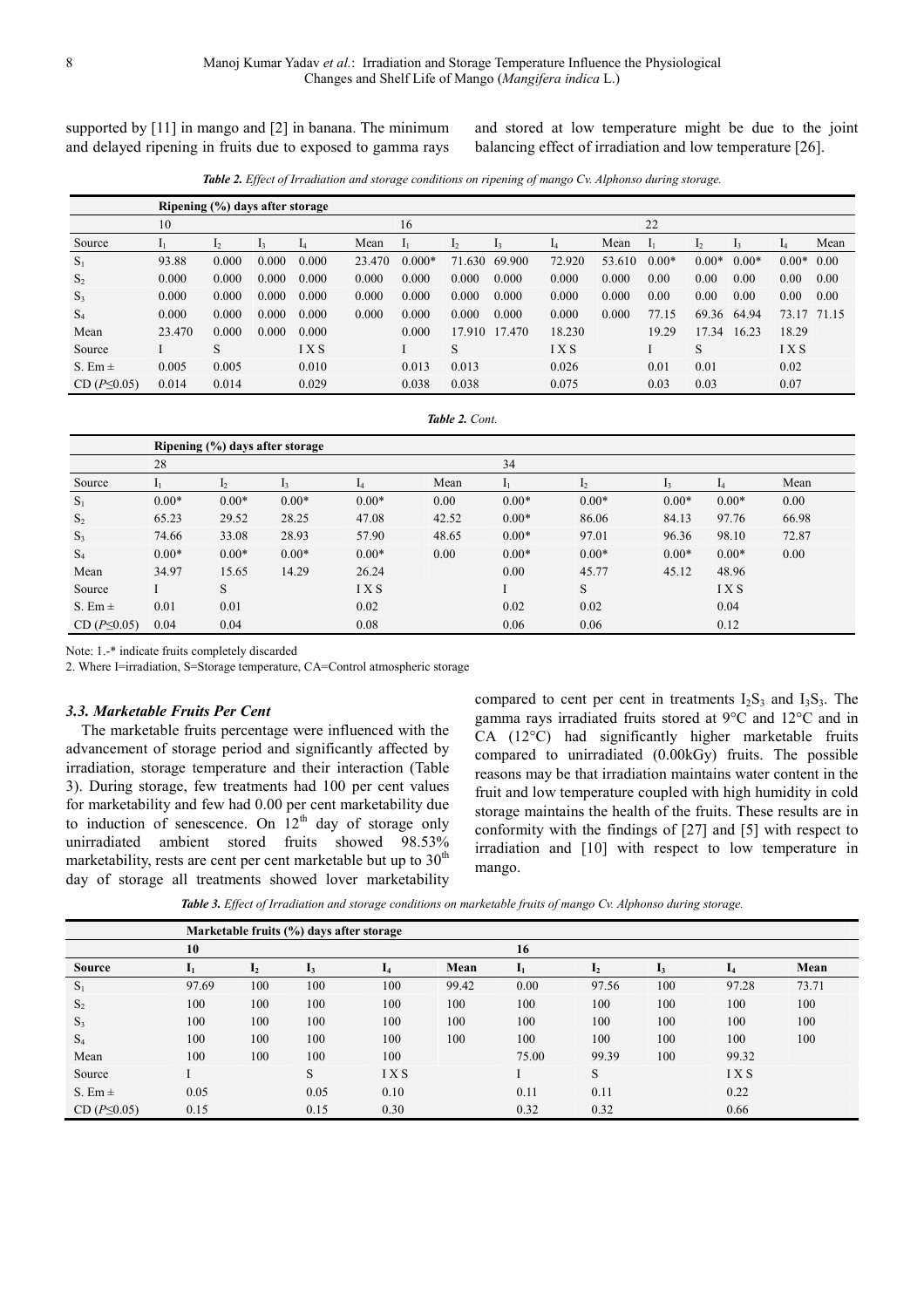|                  |              |              | Marketable fruits (%) days after storage |                |       |       |        |       |       |       |
|------------------|--------------|--------------|------------------------------------------|----------------|-------|-------|--------|-------|-------|-------|
|                  | 22           |              |                                          |                |       | 28    |        |       |       |       |
| <b>Source</b>    | $\mathbf{I}$ | $\mathbf{L}$ | ı3                                       | $\overline{a}$ | Mean  | 11    | 12     | 13    | 14    | Mean  |
| $S_1$            | 0.00         | 88.82        | 89.37                                    | 86.00          | 66.05 | 0.00  | 0.00   | 0.00  | 0.00  | 0.00  |
| S <sub>2</sub>   | 100          | 100          | 100                                      | 100            | 100   | 84.57 | 95.97  | 100   | 94.11 | 93.66 |
| $S_3$            | 100          | 100          | 100                                      | 100            | 100   | 98.47 | 100    | 100   | 100   | 99.62 |
| $S_4$            | 94.07        | 100          | 100                                      | 96.22          | 97.57 | 59.49 | 71.08  | 84.34 | 69.32 | 71.06 |
| Mean             | 73.52        | 97.20        | 97.34                                    | 95.55          |       | 60.63 | 141.76 | 71.08 | 65.86 |       |
| Source           |              | S            |                                          | <b>IXS</b>     |       |       | S      | IXS   |       |       |
| S. Em $\pm$      | 0.11         | 0.11         |                                          | 0.22           |       | 0.08  | 0.08   | 0.16  |       |       |
| $CD(P \le 0.05)$ | 0.32         | 0.32         |                                          | 0.64           |       | 0.24  | 0.24   | 0.48  |       |       |

*Table 3. Cont.* 

Note: Where I=irradiation, S=Storage temperature, CA=Control atmospheric storage

#### *3.4. Average Number of Days Taken to Ripening*

Significantly the maximum number of days (38.40) to ripening was recorded in fruits exposed to 0.40kGy gamma rays and stored at 9 $\rm ^{o}C$  storage temperature  $(I_3S_2)$  followed by 37.41days when fruits exposed with 0.20kGy gamma rays and stored at same situations  $(I_2S_2)$ . It can be observed that medium dose of irradiation and low temperature significantly enhanced the days taken to ripening of fruits and helped in extending the ripening process (Table 4).

#### *3.5. Shelf Life of Fruits*

The data on shelf life of fruits are presented in Table 4. It is cleared from the data that shelf life of fruits significantly influenced by irradiation, storage temperature and their interaction. Significantly the maximum shelf life (41.78 days) was recorded in fruits exposed to 0.40kGy gamma rays and stored at 9 $\rm ^{o}C$  storage (I<sub>3</sub>S<sub>2</sub>) followed by I<sub>2</sub>S<sub>2</sub> (40.46 days) when fruits exposed to 0.20kGy gamma rays and stored at same storage temperature. The minimum shelf life (14.11 days) was recorded in unirradiated fruits at ambient storage temperature  $(I_1S_1)$ . The higher shelf life in irradiated fruits might be due to delaying the ripening process and senescence [16]. Same findings noted by [13] and [3] in mango; [32] in banana and [21] in guava. The fruits stored The shelf life increased in low temperature might be due to the delayed ripening as a result of inhibition of enzymatic activities and reducing the respiration and ethylene production [10]. The present findings confirmed with the findings of [4] in mango and [2] in banana. In combine the irradiated fruits stored at low temperature showed maximum shelf life compared to unirradiated fruits stored at ambient temperature which may be due to combined effect of irradiation and low temperature.

| Table 4. Effect of Irradiation and storage conditions on average days taken to ripening and shelf life of mango Cv. Alphonso. |  |  |  |
|-------------------------------------------------------------------------------------------------------------------------------|--|--|--|

|                  |                | Average days taken to ripening |                |       |       | Shelf life (days) |                |       |            |       |
|------------------|----------------|--------------------------------|----------------|-------|-------|-------------------|----------------|-------|------------|-------|
| <b>Source</b>    | $\mathbf{I}_1$ | I <sub>2</sub>                 | $\mathbf{I}_3$ | $I_4$ | Mean  | $\mathbf{I}_1$    | $\mathbf{I}_2$ | $I_3$ | $I_4$      | Mean  |
| $S_1$            | 12.00          | 21.18                          | 21.90          | 20.92 | 18.99 | 14.13             | 24.16          | 24.80 | 24.10      | 21.79 |
| S <sub>2</sub>   | 35.13          | 37.51                          | 38.07          | 35.87 | 36.65 | 37.36             | 40.47          | 41.79 | 38.26      | 39.47 |
| $S_3$            | 30.90          | 23.27                          | 35.91          | 34.90 | 31.24 | 34.02             | 38.27          | 38.95 | 37.14      | 37.09 |
| $S_4$            | 25.00          | 27.01                          | 27.07          | 26.27 | 26.34 | 26.13             | 28.58          | 30.26 | 28.13      | 28.27 |
| Mean             | 25.72          | 27.15                          | 30.68          | 29.44 |       | 27.91             | 32.87          | 33.95 | 31.90      |       |
| Source           |                | S                              | IXS            |       |       |                   | S              |       | <b>IXS</b> |       |
| S. Em $\pm$      | 0.01           | 0.01                           | 0.03           |       |       | 0.01              | 0.01           |       | 0.02       |       |
| $CD(P \le 0.05)$ | 0.04           | 0.04                           | 0.09           |       |       | 0.03              | 0.03           |       | 0.06       |       |

# **4. Conclusion**

The fruits of Alphonso mango subjected to 0.40kGy gamma rays irradiation subsequently stored at 9°C temperature delayed the ripening process which maintained lover percentage of physiological loss in weight and ripening per cent, higher percentage of marketable fruits, and increase the shelf life for longer period. This was followed by the fruits treated with 0.40kGy gamma irradiation subsequently stored at 12°C temperature.

## **References**

- [1] Aina, J. O., Adesiji, O. F. and Ferris, S. R. B. (1999). Effect of gamma irradiation on post harvest ripening of plantain fruit (*Musa paradisiaca* L.). Cultivars. *Journal of Science, Food and Agriculture,* 79 (5), 653-656.
- [2] Deka, B. C., Choudhury, A., Bhattacharyya, K. H., Begum and Neog, M. (2006). Postharvest treatment for shelf life extension of banana under different storage environments. *Acta Horticulturae,* 2, 841-849.